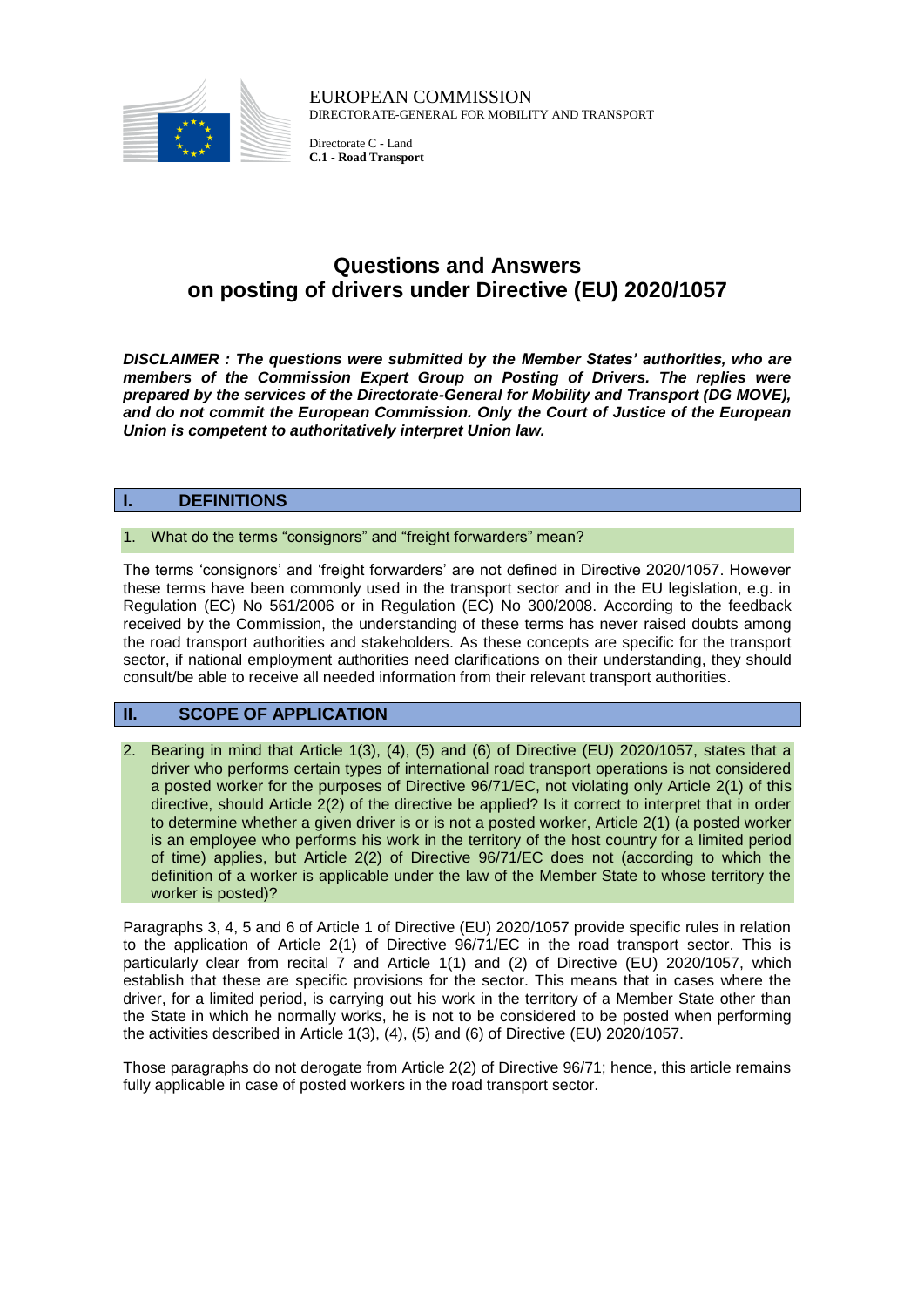3. Why does Article 1 clause 7 of Directive (EU) 2020/1057, state that a driver performing a cabotage operation is considered a posted worker under Directive 96/71/EC, without reference to Article 2(1) of this directive, unlike in aforementioned paragraphs 3-6?

Paragraphs 3, 4, 5 and 6 of Article 1 of Directive (EU) 2020/1057 refer to situations where a driver would be posted due to the application of Article 2(1) of Directive 96/71/EC, but is not to be considered as such due to the application of those exceptions. Article 1(7) refers to a situation where the driver is to be considered as posted, and is therefore not an exception to Article 2(1) of Directive 96/71/EC.

4. Can a Member State include in its own provisions implementing Directive (EU) 2020/1057, apart from drivers that are workers within the meaning of provisions of a host Member State, also those drivers who are not employed under those provisions, yet personally perform road transport operations on behalf of a haulier on the basis of contracts other than an employment contract (e.g. civil-law agreements), to which the national provisions implementing Directive 96/71/EC do not apply?

Directive (EU) 2020/1057 applies to drivers employed by undertakings established in a Member State which take the transnational measure referred to in Article 1(3)(a) of Directive 96/71/EC. All other road transport workers and drivers involved in the different types of transnational operations referred to in points (b) and (c) of Article 1(3) of Directive 96/71/EC are subject to the provisions of that directive and of Directive 2014/67.

Nothing prevents Member States to establish national rules applicable on their own territory that would cover other types of drivers, to whom the national provisions implementing Directive 96/71/EC, Directive 2014/67/EU or Directive (EU) 2020/1057 do not apply – such as rules applicable to drivers performing road transport operations on the basis of contracts not subject to national labour laws, or to self-employed contracts. These would not be provisions implementing Directive 96/71/EC, Directive 2014/67/EU or Directive (EU) 2020/1057, but rather, national measures applicable to those other types of drivers. Please note that such measures in order to be compatible with the principle of freedom to provide services would have to be applied in a non-discriminatory manner, be justified by public interest objectives, be suitable for securing the attainment of the objective which they pursue, and not go beyond what is necessary in order to attain that objective.

5. Can a Member State also include in its provisions posted drivers from the third countries, in cases where they are not in an employment relation with the posting employer, yet they perform road transport operations on behalf of this employer on the basis of e.g. a civil-law agreement?

Nothing prevents Member States from establishing national rules on posting (inspired by the EU legislation) applicable to posted drivers from employers established in third countries, regardless of the type of contract or employment relationship which these drivers may have with the undertaking established in the third country making the posting, and provided that EU rules concerning transport operations to and from third countries are complied with. Please note however that 'posting' undertakings established in third countries cannot be treated more favourably than undertakings established in a Member State, pursuant to Article 1(4) of Directive 96/71/EC and Article 1(10) of Directive 2020/1057.

6. Is posting of drivers subject to employment conditions of the host Members State that result from Article 3(1)(f) of Directive 96/71/EC, related to protective measures towards children and young people, also in situations where a driver must be at least 18 years of age?

Yes, all the provisions of Directive 96/71 from which Directive (EU) 2020/1057 does not derogate apply to posted drivers, subject to Directive (EU) 2020/1057 rules. It is to be noted that according to Article 1(9) of Directive (EU) 2020/1057, terms and conditions of employment referred to in Article 3 of Directive 96/71/EC, which are laid down by national law, regulation or administrative provision, or by collective agreements or arbitration awards which, in their territories, have been declared universally applicable or otherwise apply in accordance with Article 3(1) and (8) of Directive 96/71/EC, are made available in an accessible and transparent way to transport undertakings from other Member States and to posted drivers.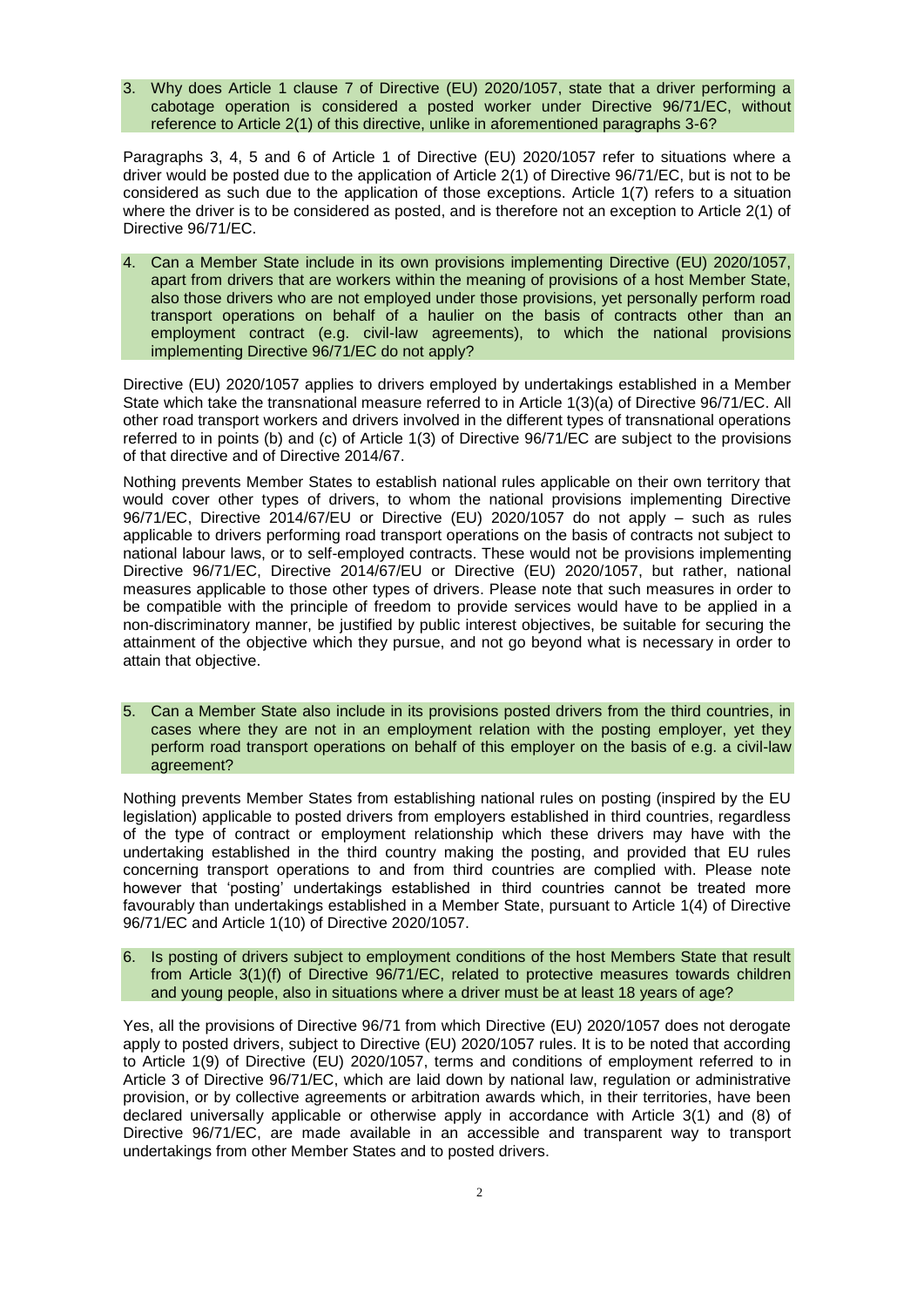#### 7. Does Directive (EU) 2020/1057 apply to self-employed drivers?

Article 1(2) of Directive (EU) 2020/1057 states that: "These specific rules apply to drivers employed by undertakings established in a Member State which take the transnational measure referred to in point (a) of Article 1(3) of Directive 96/71/EC."

It follows from the wording of Article 1(2) that only employed drivers are covered by Directive (EU) 2020/1057.

More clarification on how to determine employment relationship is provided in the answer to question 4 in the "Questions and Answers on the implementation of the Mobility Package 1 (part 1)" available here: [https://transport.ec.europa.eu/transport-modes/road/mobility-package-i/driving](https://transport.ec.europa.eu/transport-modes/road/mobility-package-i/driving-rest-times_en)[rest-times\\_en](https://transport.ec.europa.eu/transport-modes/road/mobility-package-i/driving-rest-times_en)

#### 8. Does Directive (EU) 2020/1057 apply to 'own account' operations?

Directive (EU) 2020/1057 does not explicitly exclude "own account" operations from its scope. However, own account transport operations in respect of goods must be "no more than ancillary to the overall activities of the undertaking" (see point (v) of Article 1(5)(d) of Regulation (EC) No 1072/2009). The purpose of Directive (EU) 2020/1057 is to set specific rules for the road transport sector, which suggests that it applies only to drivers employed by undertakings that provide transport services in a Member State different from the one of establishment.

Own account transport operations in respect of persons must be carried out for non-commercial and non-profit-making purposes by a natural or legal person for whom the transport activity is only an ancillary activity (see point 5 of Article 2 of Regulation (EC) No 1073/2009). They do not concern operations carried out by employee of an undertaking in their professional capacity.

The general rules on posting of workers set out in Directive 96/71/EC may apply to drivers involved in operations not covered by Directive (EU) 2020/1057.

9. Does Directive (EU) 2020/1057 apply to all commercial vehicles regardless their permissible mass or number of passengers?

Directive (EU) 2020/1057 lays down specific rules concerning the posting of drivers in the road transport sector. It should be interpreted taking into account the Union rules in this specific sector.

The exemption concerning bilateral transport operation in respect of passenger, set under Article 1(4), applies to operations in international occasional or regular carriage of passengers, within the meaning of Regulation (EC) No 1073/2009. This Regulation applies to international carriage of passengers by coach and bus using vehicles which are suitable and intended, by virtue of their construction and equipment, to carry more than nine persons, including the driver.

In addition, Directive (EU) 2020/1057 makes multiple references to the information recorded on tachographs, which under Article 3(1) of Regulation (EU) No 165/2014 are compulsory only on vehicles to which Regulation (EC) No 561/2006 applies (i.e. vehicles used to carry goods where the maximum permissible mass of the vehicle, including any trailer, or semi-trailer, exceeds 3,5 tonnes – or as from 1 July 2026, 2,5 tonnes – and vehicles used to carry passengers which are constructed or permanently adapted for carrying more than nine persons including the driver, and are intended for that purpose).

It is also recalled that Directive 96/71/EC applies to any transnational provision of services involving the posting of workers, irrespective of the economic sector to which that provision of services relates – including, therefore, the road transport sector (Judgment of 1 December 2020, Federatie Nederlandse Vakbeweging, Case C-815/18, EU:C:2020:976, paragraph 33). To the extent that the specific rules set under Directive (EU) 2020/1057 do not apply, the general rules on posting of workers may still apply to carriage of goods or passengers.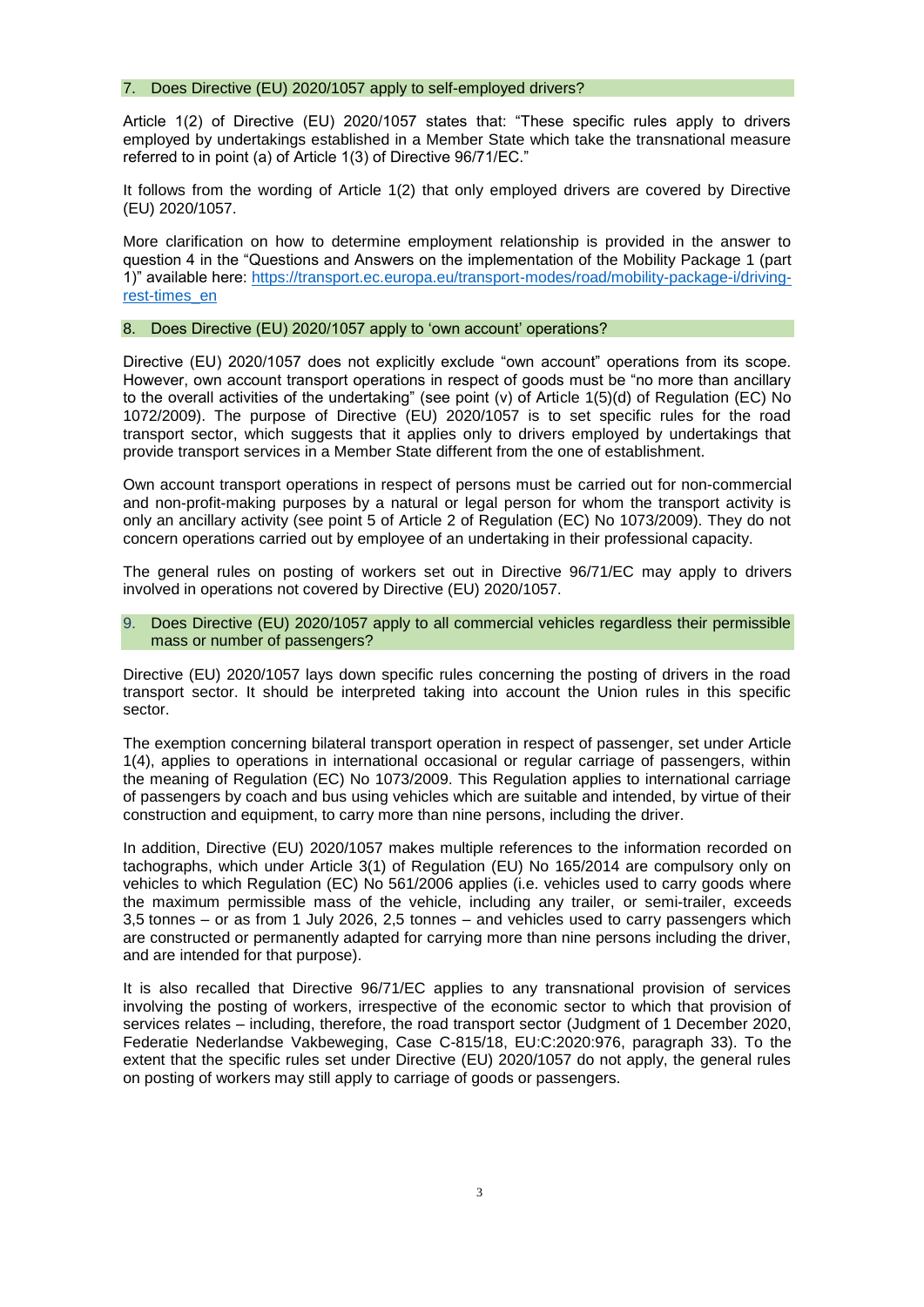#### 10. Does Directive (EU) 2020/1057 apply to EEA/EFTA and Switzerland?

**As regards EEA/EFTA** countries, Directive 96/71/EC applies in the EFTA/EEA countries, as it was incorporated into the EEA Agreement, whereas the incorporation of Directive (EU) 2020/1057 is still pending.

**As for Switzerland**, Directive 96/71/EC is applicable pursuant to the Agreement between the Union and Switzerland on the Free Movement of Persons. Directive (EU) 2020/1057 is not a part of this agreement.

**As for the UK**, Directive (EU) 2020/1057 is not directly applicable to EU drivers posted in the UK or to UK drivers posted in the EU. The UK-EU Trade and Cooperation Agreement (TCA) sets specific rules concerning the posting of drivers.

Drivers performing cabotage in the UK are to be considered posted in line with art. 463, paragraph 4, with reference to art. 462, paragraphs 3-7 (for EU operators paragraph 7) of the TCA.

The relaxation allowing unlimited cabotage in Great Britain for EU hauliers (i.e. unlimited cabotage movements within 14 days following an initially inbound delivery having been made) which applies until 30 April 2022 does not affect the application of the posting rules to cabotage operations performed by EU hauliers in the UK. Operators will have to comply with their obligation to submit posting declaration and pay the relevant remuneration when their drivers perform cabotage operations in the UK.

Under Annex 31, Part A, Section 2, Art. 3, paragraph 3 of the TCA, drivers of road haulage operators, established in all EU Member States, performing road transport operations to/from UK from/to all EU member states, are exempted from posting rules (notwithstanding the EU Member State of establishment and the EU Member state of loading/unloading the goods). E.g. driver of a Bulgarian road haulage operator carrying goods from Germany to UK or v.v. is exempted from posting rules.

Transport operations from/to UK to/from third countries (i.e. non-EU countries) performed by EU road haulage operators are not covered by UK-EU Trade and Cooperation Agreement. Art. 1 of Section 2 of TCA ("posting of drivers") clearly states that "This Section lays down requirements for road haulage operators established in one of the Parties which, in the framework of the transport of goods, post drivers to the territory of the other Party".

### **III. POSTING DECLARATION – POSTING PORTAL**

11. Is the procedure defined in Article 1(11)(c) of Directive (EU) 2020/1057, which obligates the haulier to submit certain documents via public interface connected to IMI, a mechanism aimed at supplementing information in exceptional cases that raise doubts of the competent authorities of the host Member State, or should it be launched each time the lack of a posting declaration is identified during a roadside check?

Directive (EU) 2020/1057 does not oblige Member States' authorities to request additional documents, in addition to the posting declaration and to the other documents available at the roadside control, each time the compliance check is performed. However, whenever Member States' authorities consider necessary to receive those additional documents, they shall use IMI to make a relevant request.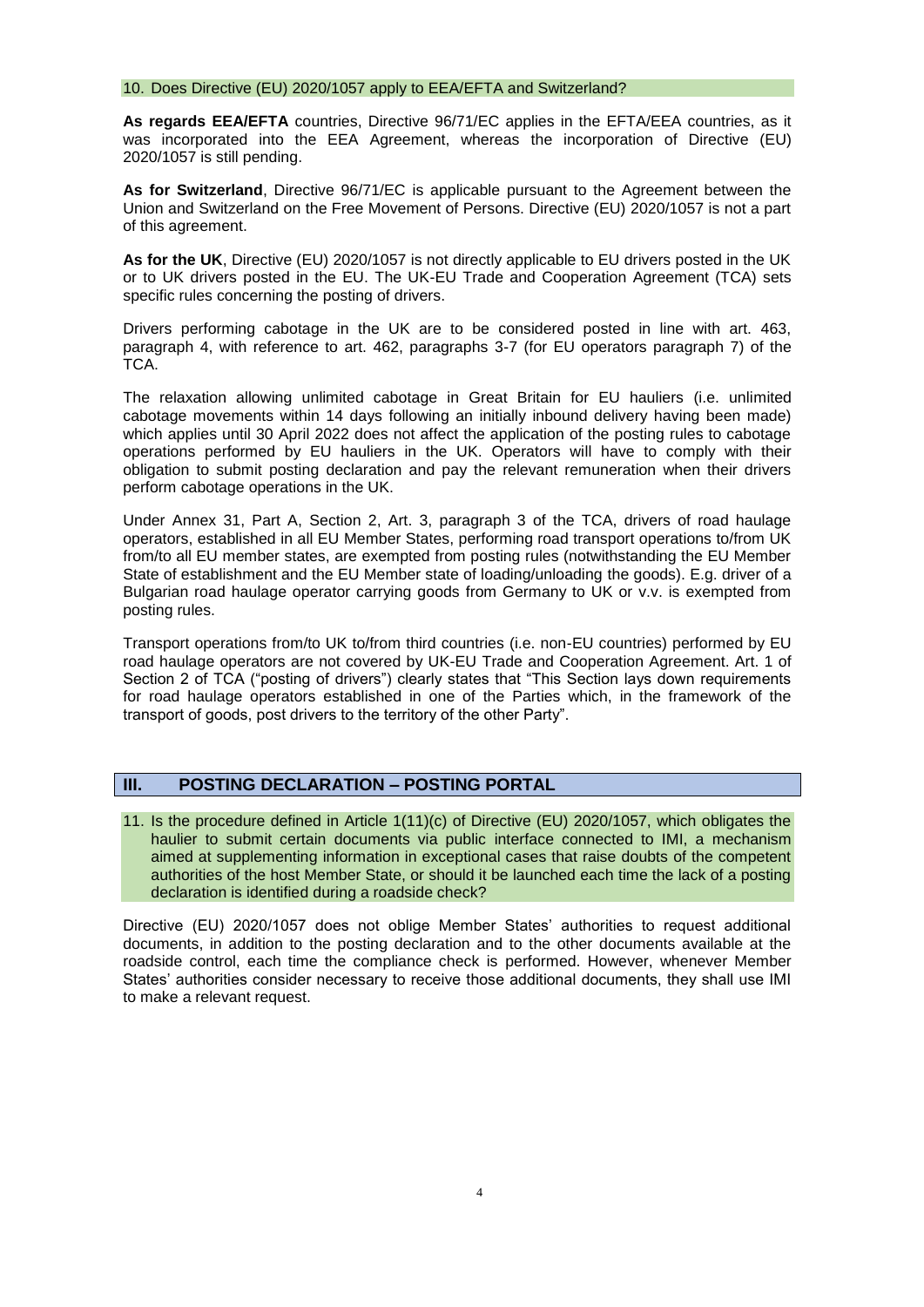12. Will the new IMI module dedicated to posting of drivers only enable to send documents and to direct a request for help in obtaining them to a competent authority in another Member State, in case an operator fails to comply with the obligation to deliver them within an 8 weeks' time, or should it be considered that all the information exchange and cooperation between competent authorities in the field of posting of drivers will be realised with the use of this new module, or yet, will it operate in parallel to the module on posting of workers and the question forms in areas, where it will be possible to pose questions regarding certain situations in relation to posting of drivers pursuant to the provisions of Directive (EU) 2020/1057 (PoW - posting of workers - request for information concerning a posting, PoW – request for information concerning working conditions, PoW – request for information concerning health and safety, PoW - urgent request concerning establishment)?

Under the new IMI module, indeed, first, the document request is presented to the economic operator and in case the economic operator fails to comply, only then can the competent authority request documents from the competent authority of establishment.

As pointed out under Q26, the existing PoW modules in IMI cover all PoW cases, including those that concern posting of workers in the road transport sector and thus, can be used by national competent authorities.

13. Can the obligations related to submitting posting declarations as well as providing other documents via the public interface connected to IMI be imposed by Member States also on operators posting drivers from the third countries or on self-employed drivers, or drivers performing services on a basis other than an employment contract (not being workers in the light of the regulations of the host Member State)? If not, can the Member States create their own system obligating the operators from the third countries to notify all or some road transport operations within the territory of the host country – pertaining to either employed drivers, self-employed drivers, or drivers performing services on a basis other than an employment contract (not being workers in the light of the regulations of the host Member State)?

Directive (EU) 2020/1057 applies to undertakings established in Member States. Hence the obligations stemming from this EU legislation, including the use of the public interface, do not directly apply to operators established in third countries. However, as indicated in recitals (15), (16) and (17) and in Article 1(10) of Directive (EU) 2020/1057, undertakings established in the third countries must not be given more favourable treatment than undertakings established in a Member State. The respect of the posting rules by third country operators may be regulated via bilateral or multilateral agreements with the relevant third countries. There is a technical and legal possibility to enable third countries the use of the IMI system and of the public interface connected to IMI.

Directive 96/71/EC is also applicable only to undertakings established in a Member State. Regarding undertakings established in third countries and sending their workers to provide services in a Member State, it has to be noted that according to Article 1(4) they cannot be given more favourable treatment than undertakings established in a Member State.

Member States may also decide to create their own systems for notifications dedicated to third country operators and to drivers not falling under the scope of Directive 2020/1057 or apply the system established for posted workers under Directive 2014/67.

**14.** Considering that Article 1(11)(c) of Directive (EU) 2020/1057 requires operators to send, at the direct request of the competent authorities of the host Member State, copies of certain documents, including inter alia the employment contract or an equivalent document within the meaning of Article 3 of Council Directive 91/533/EEC and that the aforementioned Directive will be repealed in accordance with Article 24 of Directive (EU) 2019/1152, what is meant by a "document equivalent" to an employment contract within the meaning of Article 3 of Directive 91/533/EEC? What types of documents the national authorities must recognise in addition to the employment contract?

Directive (EU) 2019/1152 will repeal Directive 91/533/EEC with effect from 1 August 2022. While Directive 91/533/EEC lists types of documents which the employer may use as the means of information for fulfilment of information obligations, Directive (EU) 2019/1152 no longer contains such list. Directive (EU) 2019/1152 also no longer uses the term 'document equivalent'. This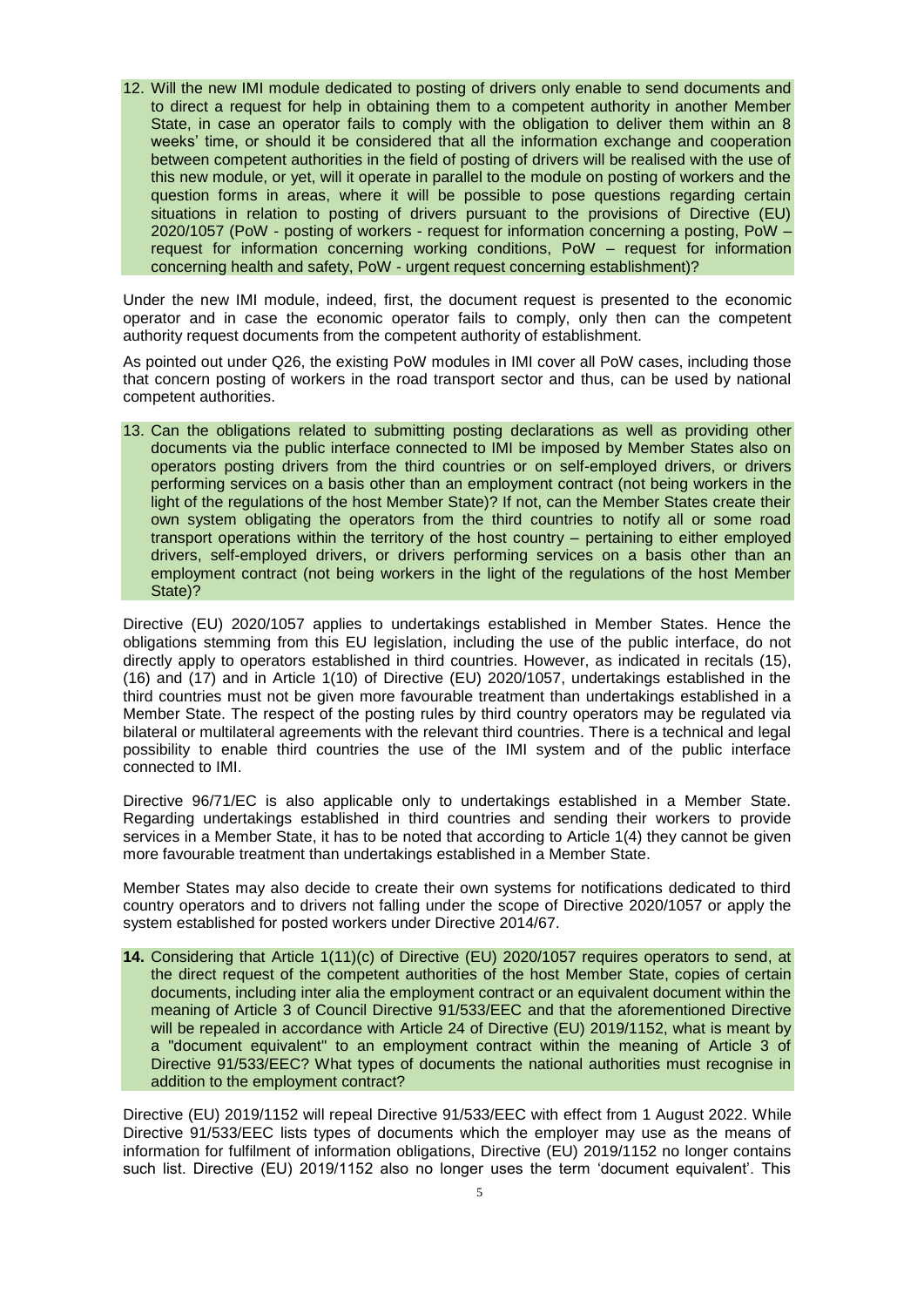means that any document (including in an electronic format) containing the information listed in the relevant provisions of Directive (EU) 2019/1152 could be in principle accepted in the context of the Directive. See in this respect Articles 5 and 6 of Directive (EU) 2019/1152, which refer to "a document".

Article 3 of Directive (EU) 2019/1152 requires that the information is transmitted on paper **or** in an electronic format. In the case of electronic format, three cumulative criteria must be met: (1) the information is accessible to the worker, (2) it can be stored and printed, and (3) that the employer retains proof of information or receipt.

The 2021 Expert Group report on transposition of Directive (EU) 2019/1152 (available [here\)](https://ec.europa.eu/social/main.jsp?catId=738&langId=en&pubId=8410&furtherPubs=yes) further clarified, on p. 26, that:

"accessible to the worker" means that the worker must actually have unrestricted access to the information. Further, if a worker does not have access to the electronic tools used to transmit the information, this would rule out the use of these electronic means. "That it can be stored and printed" means that the information must be formatted in such a way as to enable it to be stored and printed by the worker. There is no requirement that the employer actually prints it. The obligation of keeping proof of transmission or receipt allows for choosing one or the other method (or both). The Directive does not set up a requirement to provide the information in electronic form. These criteria only apply if the employer chooses to transmit the information electronically. If the information is transmitted on paper the situation is the same as in the Written Statement Directive, namely that the employer is not required to retain proof of transmission, though it might be in his or her interest to do so as the burden of proof will be on the employer to show that he or she has fulfilled their obligation (e.g. during an inspection).

With regard to the electronic transmission, there is also no requirement to send the information in a certified form. A sent e-mail should be sufficient as long as the e-mail can be retained by the employer. Other means for transmitting the information electronically than e-mail are also possible."

15. What about the other existing national websites (e.g. SIPSI (FR), MILOG (DE), MELDLOKET (NL))? Should the operators continue using them for posting road transport drivers? What about existing posting declarations submitted via those systems that are valid after 2 February 2022?

As of 2 February 2022, the EU Portal for road transport posting declarations (RTPD portal) becomes the only obligatory system that operators must use to send declarations when posting drivers to any EU Member State and the UK. From that date onwards, Member States will not be allowed to require from operators established in other EU Member States or in UK to use their national systems/websites to declare a posting.

The national websites/posting notification systems such as SIPSI, MILOG, LIMOSA, MELDLOKET, UTIK, LSDB should no longer be used after 2 February 2022 when it comes to posting of drivers in road transport which fall within the scope of Directive 2020/1057.

16. Do third country operators posting drivers to the EU have to submit posting declarations to an EU Member State via the RTPD portal?

The application of the posting rules to third-country operators is a national matter so it is up to each Member State to decide what rules should apply. Therefore, third-country operators are not required to submit their posting declaration via the EU portal. So far, this portal is only accessible by operators established in the EU and in the UK.

In practice, this means that third-country operators will have to continue complying with the different national requirements applicable in the Member States. For instance, Member States may require third-country operators to continue submitting posting declarations via their national website (e.g. SISPSI, MILOG, etc.).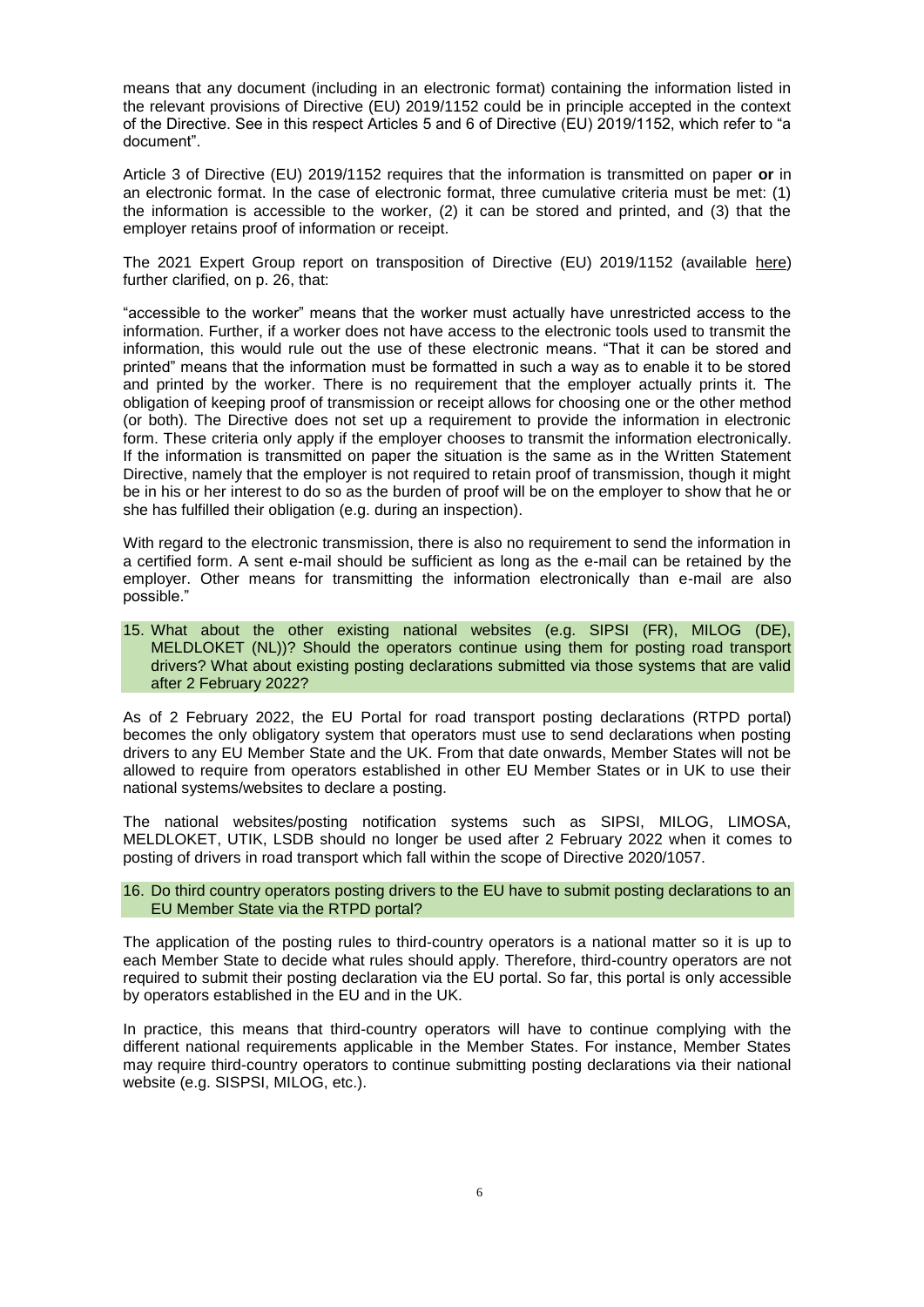17. What about the cases of multimanning, should the operator submit a posting declaration for both drivers? What if one of the driver does not drive in that Member State? Most importantly, will all the documents (pay slips, prove of payments etc.) be required for a driver not involved in driving in case the transport operation covered by posting is performed in multi-manning?

Yes, one posting declaration should be submitted for each driver in case of multimanning. This is because, even if drivers drive in a multimanning situation, their declarations are independent.

This means that the operator may enter the same information (dates, types of operations and number plates) on both declarations. It is also possible to fill-in different information for each driver if for instance, the operator knows that one driver will be posted for a longer period of time in that Member State.

If one of the drivers does not drive, this driver is still posted as long as he/she is working or remains at a disposal of the employer. He/she therefore needs a posting declaration for the time of being posted to the territory of the Member State.

The documents to be provided will depend on whether the host authority sends a request for documents for one driver or for both.

# **IV. CHECKS AT THE ROADSITE and AT THE PREMISES**

18. Do the new requirements of Article 2, point (13) of Directive (EU) 2020/1057, imposing checks at the premises of undertakings and roadside checks regarding compliance with the working time rule on average maximum weekly working time, breaks and night work as set out in Articles 4, 5 and 7 of Directive 2002/15/EC, also encompass carrying out controls in regard to the derogations to Article 4 and 7 of Directive 2002/15/EC as set out in Article 8 of the same directive insofar such derogations have been implemented in collective agreements between social partners?

Regarding the roadside checks, the new paragraph (6) of Annex I Part A of Directive 2006/22/EC (introduced by Article 2(13)(a)(iii) of Directive 2020/1057) requires Member States to consider the following when carrying roadside checks:

"extended maximum weekly working times of 60 hours as set out in Article 4 point (a) of Directive 2002/15/EC; other weekly working times as set out in Articles 4 and 5 of Directive 2002/15/EC only where technology enables effective checks to be carried out"

Article 4(a) of Directive 2002/15/EC lays down that "(…) the maximum weekly working time may be extended to 60 hours only if, over four months, an average of 48 hours a week is not exceeded (…)".

Article 8 of Directive 2002/15/EC allows for derogations from Article 4 provided that those derogations do not result in the establishment of a reference period exceeding six months, for calculation of the average maximum weekly working time of forty-eight hours.

Given that, according to Article 36 of Regulation (EU) No 165/2014, drivers are only required to show the record sheets for the current day and for the preceding 28 days (this timeframe will be extended to 56 days from 31 December 2024), and that current technology (i.e. the current tachographs and the upcoming smart tachograph version 2) does not allow for access at the roadside to working time data for long enough periods, roadside inspectors cannot check compliance with the requirement of the average working time over the reference period covering 4 or 6 months. Therefore, under the current technological and regulatory limitations, compliance with average working time over the period set out by Article 4 or longer periods set out by national measures adopted in line with Article 8 of the Directive 2002/15/EC cannot be checked by roadside inspectors, who under these circumstances may only control compliance with the maximum weekly working time of 60 hours and with breaks in work.

Roadside inspectors may also control compliance with other weekly working times that may have been defined as derogations to Article 4, adopted in line with Article 8 of the Directive, such as, e.g., compliance with shorter maximum weekly working times, insofar as technology enables the effective checks to be carried out.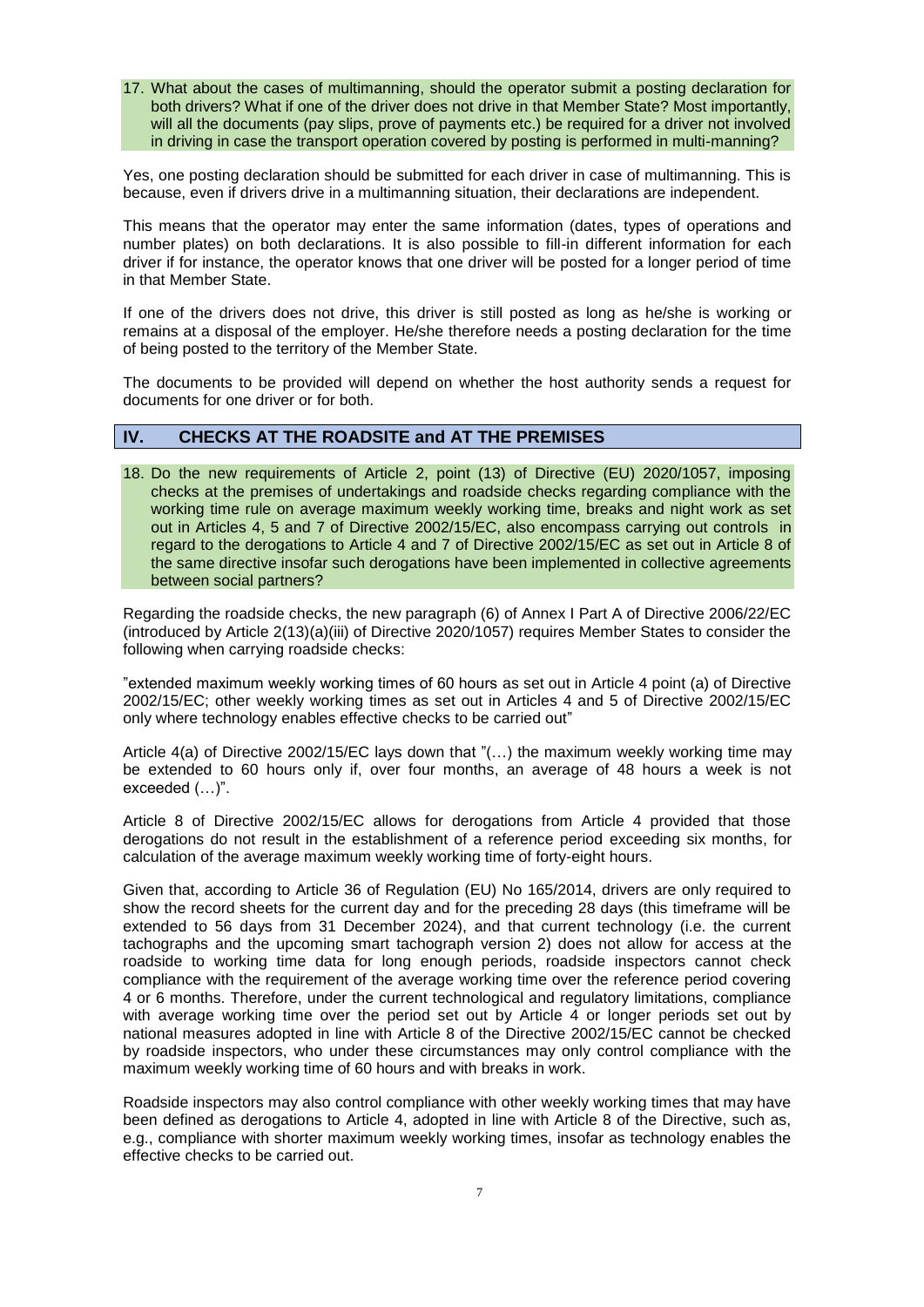Regarding the checks at the premises, the new paragraph (4) of Annex I Part B of Directive 2006/22/EC (introduced by Article 2(13)(b)(i) of Directive (EU) 2020/1057) requires Member States to consider the following when carrying checks at the premises:

"compliance with maximum average weekly working times, breaks and night work requirements set out in Articles 4, 5 and 7 of Directive 2002/15/EC;"

Firstly, this new provision clearly requires the average weekly working time to be checked. It can therefore be assumed that this also includes any potential derogation to the reference period under Article 8.

Secondly, considering that no other conditions linked to technological possibilities have been added in this provision, it should be understood that, during checks at the premises, checks must also cover the derogations to Article 4 and 7 of Directive 2002/15/EC as set out in Article 8 of the same directive, insofar as such derogations have been implemented in accordance with the conditions set out in that provision.

19. Is it possible to establish a national system where the social partners, and not Member State authorities, carry out controls regarding compliance with Articles 4 and 7 of Directive 2002/15/EC in those situations, where the social partners through collective agreements have decided on derogations in line with Article 8 of the aforementioned directive enforcing Directive (EU) 2020/1057, Article 2(13) in those instances?

Articles 4 and 7 of Directive 2002/15/EC require Member States to "take the measures necessary" to ensure compliance with the provisions set out in those articles.

Further, Article 2(1) of Directive 2006/22/EC requires that Member States organise a system of appropriate and regular checks on correct and consistent implementation, both at the roadside and at premises. Paragraph 2 of that Article specifies that Member States must provide authorised inspecting officers with appropriate legal powers to enable them correctly to discharge their inspection obligations as required by this Directive.

Provided that compliance with the above articles is ensured, nothing prevents Member States to involve social partners in controls established in Directive 2002/15/EC where relevant, for example, in the areas were collective agreements adopted in line with Article 8 of that Directive apply.

Therefore, it is possible for Member States to establish a national system where the competent social partners' organisations carry out controls regarding compliance with Articles 4 and 7 of Directive 2002/15, in those situations where the social partners, through collective agreements, have decided on derogations in line with Article 8 of the aforementioned Directive.

Also, according to Article 10(4) of Directive 2014/67, in Member States where, in accordance with national law and/or practice, the setting of the terms and conditions of employment of posted workers referred to in Article 3 of Directive 96/71/EC, and in particular the minimum rates of pay, including working time, is left to the social partners, they may at the appropriate level and subject to the conditions laid down by the Member States, also monitor the application of the relevant terms and conditions of employment of posted workers, provided that an adequate level of protection equivalent to that resulting from Directive 96/71/EC and this Directive is guaranteed.

It should also be noted, that according to Article 2(1) of Directive 2006/22/EC, Member States shall ensure that a coherent national enforcement strategy is applied on their territory. For this purpose, Member States may designate a body for the coordination of actions taken under Articles 4 and 6, concerning roadside checks and checks at the premises of the undertakings. The Commission and the other Member States must be informed thereof.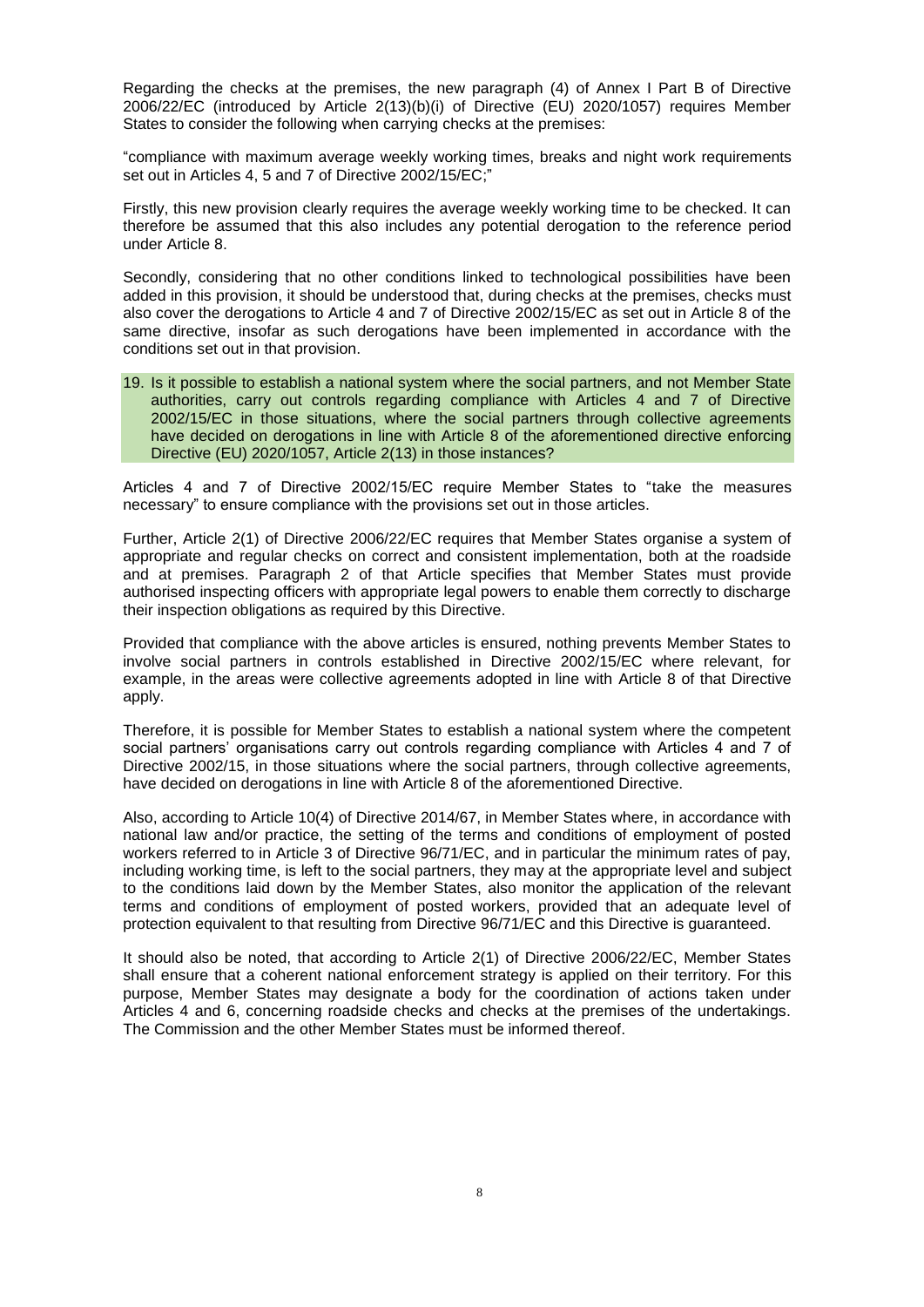20. Is Article 1(11) last paragraph of Directive (EU) 2020/1057 interpreted correctly, that during a roadside check it is possible to determine that a driver is considered a posted worker solely on the basis of inspecting the evidence of international road transport operations (transport documents) and tachograph records? If so, can the Member States during these roadside checks, in addition to the above-mentioned documents verify also other documents, which are not mentioned in this provision?

The correct understanding of Article 1(11) last paragraph of Directive (EU) 2020/1057 is that in order to ascertain whether a driver is not considered to be posted, pursuant to paragraphs 3 and 4 of that Article, Member States' control authorities may only impose an obligation for the driver to keep and make available, where requested at the roadside check, the evidence of the relevant international carriages and tachograph records.

Member States' control authorities may not require from a driver at a roadside check other documents in addition to those explicitly mentioned in Article 1(11)(b) of Directive 2020/1057) in order to ascertain compliance with the rules on posting of drivers. By derogation from Article 9(1) and (2) of the enforcement Directive 2014/67/EU, Article 1(11) of Directive 2020/1057 provides for a closed list of administrative requirements and control measures that may be imposed by Member States on operators and on drivers with regard to checking compliance with the posting rules.

21. Is it necessary to check the exact legal relation between a driver and the road transport undertaking acting as his employer each time during a roadside check, including determining whether there is an employment relation between the driver and the haulier?

No, Directive (EU) 2020/1057 does not impose to check at the roadside the type of employment/contractual relationship between a driver and a posting undertaking. At the roadside control drivers shall not be requested to provide documents and information other than those set out in Article 1(11)(b) of Directive (EU) 2020/1057.

It should be noted, however, that the posting declaration should already include the start date of the driver's contract of employment and the law applicable to it, pursuant to Article 11(a)(iv) of Directive 2020/1057. The existence of a posting declaration therefore already constitutes a declaration from the transport undertaking of the existence of an employment relationship.

Please see the reply to Q11.

22. Should roadside checks related to posting of drivers be determined, as a general rule, on the spot, in particular with reference to whether a driver is or is not a posted worker according to the provisions of Directive (EU) 2020/1057 and Article 2 of Directive 96/71/EC?

Please see the replies to Q19 and Q20.

### **V. SANCTIONS AND PENALTIES**

23. Is Article 5(1) of Directive (EU) 2020/1057 interpreted correctly as requiring Member States to provide for a system of specific sanctions regarding consignors, freight forwarders, contractors and sub-contractors which, acting as main contractors (and being themselves transport undertakings or not), commission the performance of cross-border transport services to transport undertakings (which therefore act as contractors or subcontractors of their main contractor)?

The objective of Article 5 of Directive 2020/1057 concerning sanctions and penalties is established in recital 39, following which "Transport undertakings are the addressees of certain special rules on posting and bear the consequences of any infringements of those rules that they commit. However, in order to prevent abuse by undertakings contracting transport services from road haulage operators, Member States should also provide for clear and predictable rules on sanctions against consignors, freight forwarders, contractors and sub-contractors in cases where they knew, or, in light of all relevant circumstances ought to have known, that the transport services that they commissioned involved infringements of special rules on posting."

Article 5(1) of Directive (EU) 2020/1057 provides that "Member States shall lay down rules on sanctions against consignors, freight forwarders, contractors and sub-contractors for non